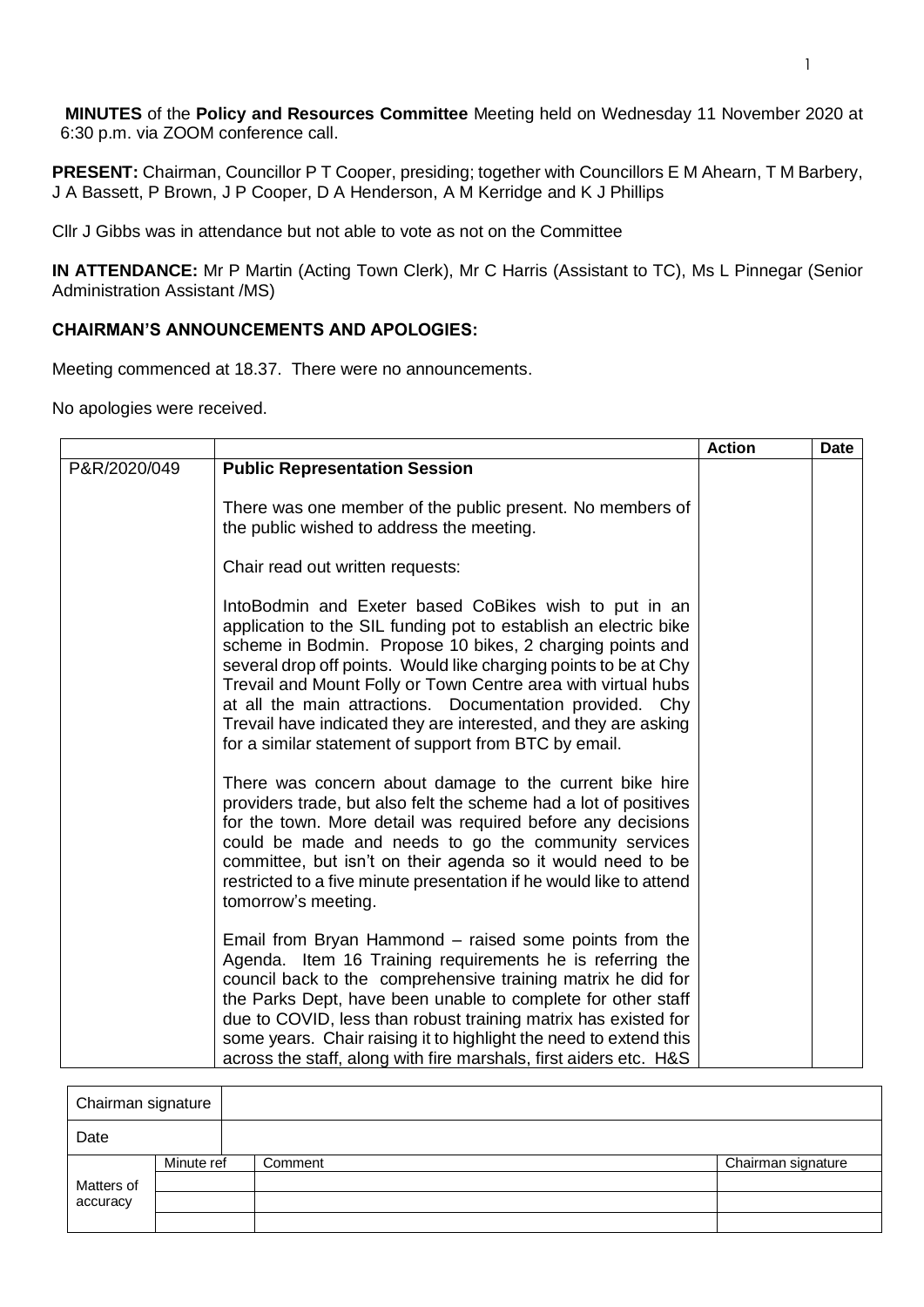|              | Policy – he wanted to check with council that we had formally<br>adopted the H&S policy and others.                                                                                                                                                                                                                                                                                                                                                                                                      |              |  |
|--------------|----------------------------------------------------------------------------------------------------------------------------------------------------------------------------------------------------------------------------------------------------------------------------------------------------------------------------------------------------------------------------------------------------------------------------------------------------------------------------------------------------------|--------------|--|
| P&R/2020/050 | <b>Declarations of Interest</b>                                                                                                                                                                                                                                                                                                                                                                                                                                                                          |              |  |
|              | There were no declarations of interest.                                                                                                                                                                                                                                                                                                                                                                                                                                                                  |              |  |
| P&R/2020/051 | To confirm the accuracy of the minutes of the Policy and<br>Resources Committee meetings held on 6 August 2020<br>and 30 September 2020 (copies to follow)                                                                                                                                                                                                                                                                                                                                               |              |  |
|              | Cllr J Cooper - 6.8.2020 item P&R/2020/07 Council resolved<br>for the welfare units to be purchased and put in place,<br>requested an action point to raise with EM and Estates<br><b>Committee Meeting</b>                                                                                                                                                                                                                                                                                              | Clerk/EM     |  |
|              | It RESOLVED that the minutes were an accurate record of<br>the meeting of 6.8.2020.                                                                                                                                                                                                                                                                                                                                                                                                                      |              |  |
|              | It was RESOLVED that the minutes were an accurate<br>record of the meeting of 30.9.2020                                                                                                                                                                                                                                                                                                                                                                                                                  |              |  |
|              | Cllr Brown asked whether there was a response to his query<br>about £4500 on the schedule of payments to clean toilets.<br>What was done for that sort of money. It was requested that<br>The Clerk gets a response to the next committee meeting and<br>direct to Cllr Brown.                                                                                                                                                                                                                           | <b>Clerk</b> |  |
|              | An update was requested for next P&R meeting on the<br>analysis of fuel costs per vehicle.                                                                                                                                                                                                                                                                                                                                                                                                               | <b>Clerk</b> |  |
|              | Action Point regarding the moving of the de minis to £100. C<br>Harris - have received a list of assets portable and fixed<br>between £6000 down to a de minimis of £100, doesn't fit the<br>JPAG criteria, list has gone to Chair of Estates, need to have<br>values put against them for what they were purchased for,<br>there is no room in there for depreciation into the capital sinking<br>fund, the useful life of the asset is a question, and who has the<br>authority to write off an asset. |              |  |
|              | It was asked that we have an updated meetings calendar. It<br>was requested this be actioned and the Clerk tasks this out.                                                                                                                                                                                                                                                                                                                                                                               | <b>Clerk</b> |  |
| P&R/2020/052 | To receive Cornwall Council Bodmin members report                                                                                                                                                                                                                                                                                                                                                                                                                                                        |              |  |
|              | No Cornwall Council Bodmin members were present.                                                                                                                                                                                                                                                                                                                                                                                                                                                         |              |  |
| P&R/2020/053 | To consider and agree I.T. contract quotations for the<br>purpose of selecting a provider of IT management<br>services                                                                                                                                                                                                                                                                                                                                                                                   |              |  |

| Chairman signature |            |         |  |                    |
|--------------------|------------|---------|--|--------------------|
| Date               |            |         |  |                    |
|                    | Minute ref | Comment |  | Chairman signature |
| Matters of         |            |         |  |                    |
| accuracy           |            |         |  |                    |
|                    |            |         |  |                    |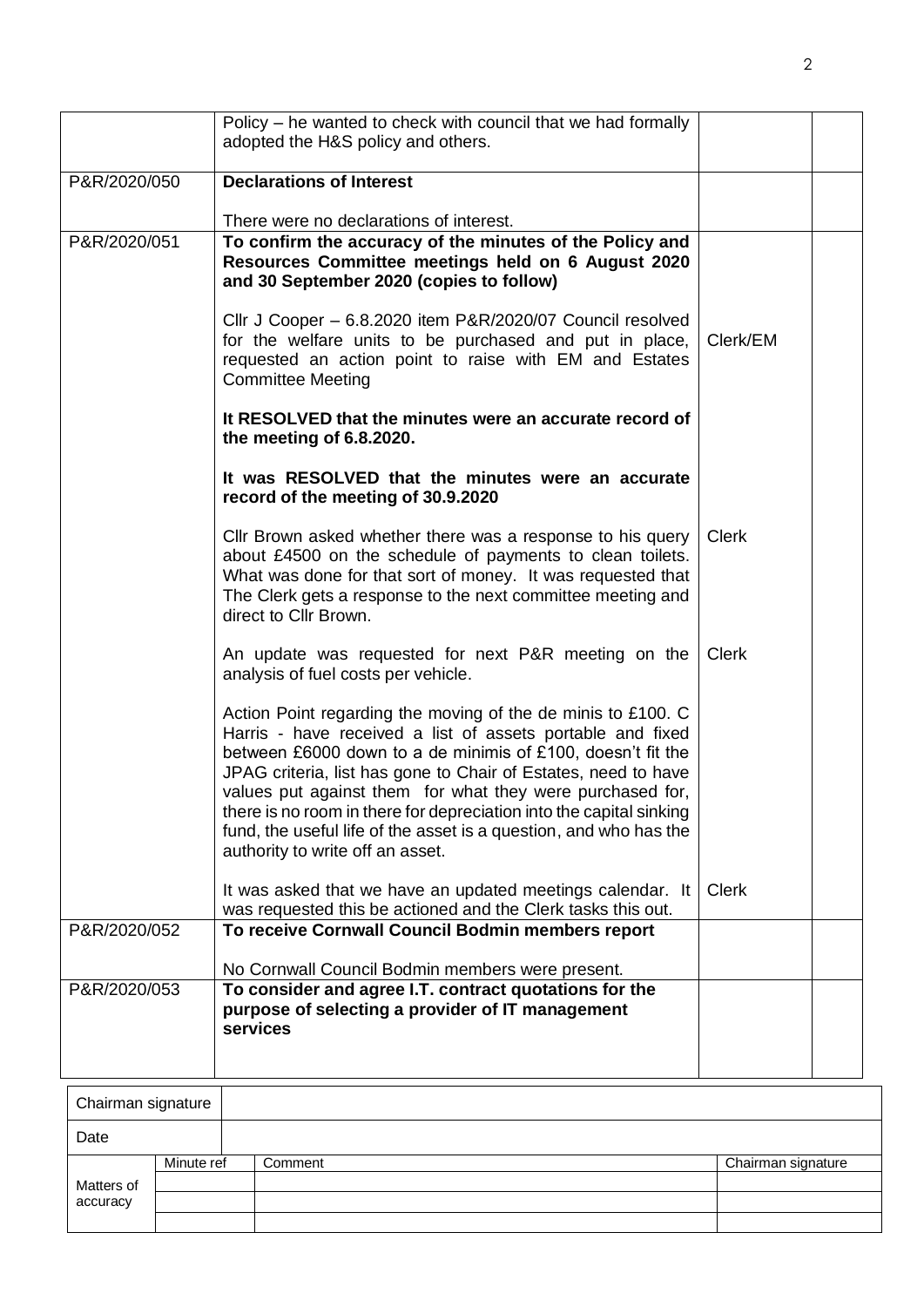|              | Comprehensive documents provided from potential suppliers.<br>The current supplier has been taken over - their new owners<br>currently covering our service.                                                                                                                                                                                                                                                                                      |                     |  |
|--------------|---------------------------------------------------------------------------------------------------------------------------------------------------------------------------------------------------------------------------------------------------------------------------------------------------------------------------------------------------------------------------------------------------------------------------------------------------|---------------------|--|
|              | A broad range of quotes and costings have been provided but<br>all offering different services and specifications and we need<br>to compare what we currently pay for individual services.<br>There was a wish to support local companies and have more<br>time to review the overall needs of the business, and consider<br>whether a fully supported package to ensure we remain<br>compliant and regulated going forward, but balancing costs. |                     |  |
|              | Cllr Bassett reported her experience of Tanist was very good.                                                                                                                                                                                                                                                                                                                                                                                     |                     |  |
|              | CIIr P Cooper asked the Officers if they could provide a full<br>cost and benefit analysis and report all the individual costs<br>over the previous year for IT related services so that Cllrs<br>could be more informed when making their decisions for a<br>new provider.                                                                                                                                                                       | Clerk /<br>C Harris |  |
|              | The Clerk felt it was a concern that we have to keep checking<br>with individual companies whether systems and compliance<br>was up to date, and incurring extra costs for the additional<br>work.                                                                                                                                                                                                                                                |                     |  |
|              | Cllr J Cooper wanted to ensure that we engage a company to<br>do what we require, and to include the integration of the<br>Estates team and Sage systems.                                                                                                                                                                                                                                                                                         |                     |  |
|              | Cllr Ahern suggested we contact other councils and see what<br>providers they use.                                                                                                                                                                                                                                                                                                                                                                |                     |  |
|              | It was RESOLVED to take up the 3 month contract option<br>with Carlyon Systems                                                                                                                                                                                                                                                                                                                                                                    |                     |  |
|              | To come back to next meeting with a schedule of costs and<br>services that we currently pay for, and requirements going<br>forward                                                                                                                                                                                                                                                                                                                | <b>Clerk</b>        |  |
| P&R/2020/054 | To consider and agree the purchase of I.T. equipment<br>including telephones, Laptops, monitors and software.                                                                                                                                                                                                                                                                                                                                     |                     |  |
|              | Clerk – we had to purchase additional PC monitors for home<br>working, to meet duty of care and safe working practices, plus<br>additional laptops for home working, as we should not be<br>permitting officers to use their own equipment. Faulty laptops<br>have been received, but been advised of a shortage due to<br>COVID situation so replacements been delayed.                                                                          |                     |  |
|              |                                                                                                                                                                                                                                                                                                                                                                                                                                                   |                     |  |

| Chairman signature |            |         |                    |  |
|--------------------|------------|---------|--------------------|--|
| Date               |            |         |                    |  |
|                    | Minute ref | Comment | Chairman signature |  |
| Matters of         |            |         |                    |  |
| accuracy           |            |         |                    |  |
|                    |            |         |                    |  |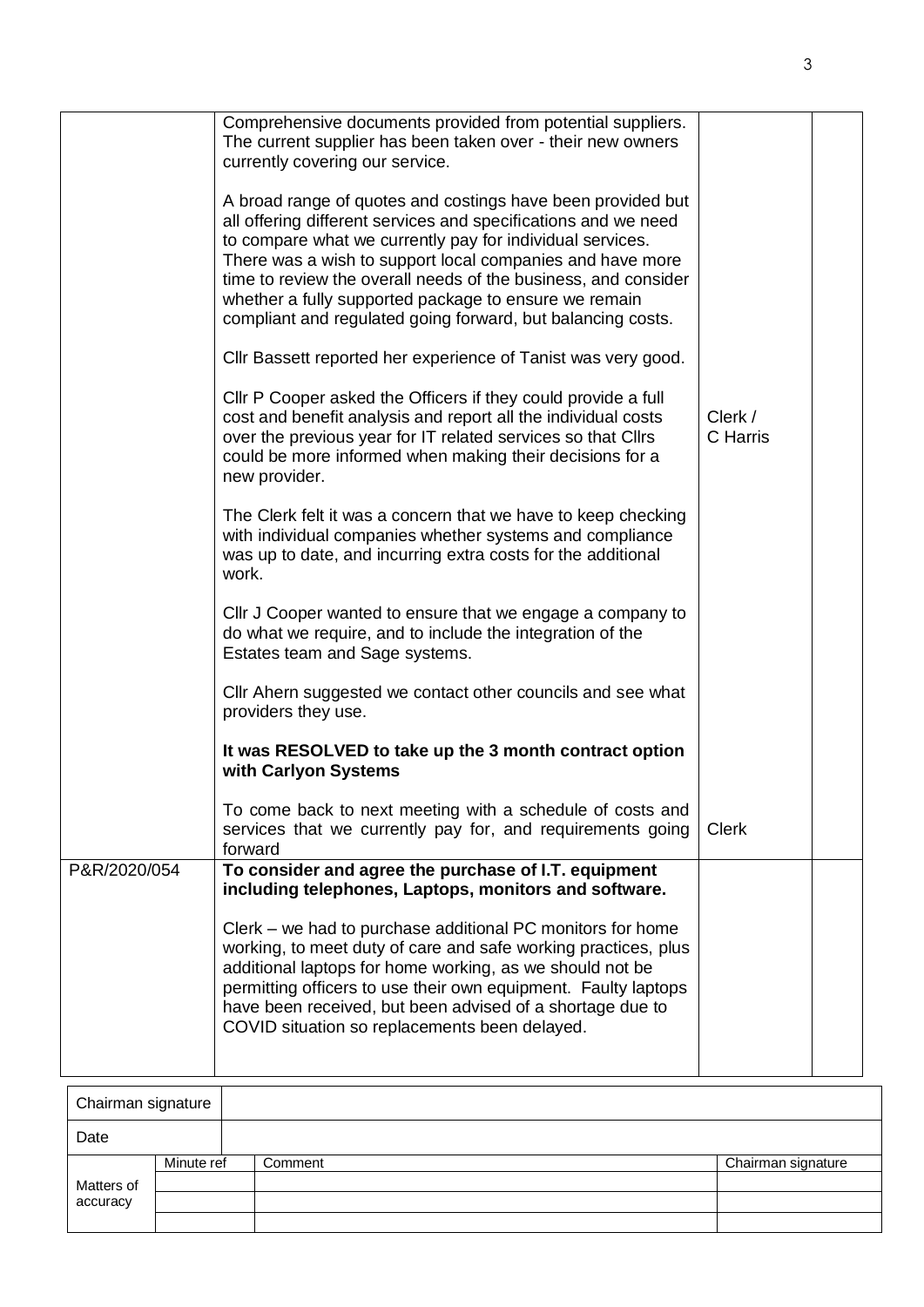|              | It was RESOLVED to authorise expenditure of up to<br>£3500 plus VAT to purchase IT equipment to meet the<br>needs of homeworking and duty of care.<br>CIIr J Cooper asked that all members take the time to read the<br>IT Review documents before the next meeting                                                                                                                                                                                                                                                                                                                                                                                                                                                                                                                                                                                                                                                                                                                                                                                                                                                                                                                                                                                                                                                                                                                                                                                                                                                                                                                                                                                                                                                                                                                                                                                                                                                                                                                                                                                                                                                                                               | All Cllrs |  |
|--------------|-------------------------------------------------------------------------------------------------------------------------------------------------------------------------------------------------------------------------------------------------------------------------------------------------------------------------------------------------------------------------------------------------------------------------------------------------------------------------------------------------------------------------------------------------------------------------------------------------------------------------------------------------------------------------------------------------------------------------------------------------------------------------------------------------------------------------------------------------------------------------------------------------------------------------------------------------------------------------------------------------------------------------------------------------------------------------------------------------------------------------------------------------------------------------------------------------------------------------------------------------------------------------------------------------------------------------------------------------------------------------------------------------------------------------------------------------------------------------------------------------------------------------------------------------------------------------------------------------------------------------------------------------------------------------------------------------------------------------------------------------------------------------------------------------------------------------------------------------------------------------------------------------------------------------------------------------------------------------------------------------------------------------------------------------------------------------------------------------------------------------------------------------------------------|-----------|--|
| P&R/2020/055 | To consider and agree the priority places to invest money<br>and agree the amount for investment<br><b>Report from C Harris</b><br>The Investment Strategy is clear that the investment priorities<br>are<br>1. Security of Capital<br>2. Liquidity<br>3. Yield<br>For specified investments the Town Council have agreed that<br>the treasury balances can be invested in the following<br>institutions<br>Treasury Deposits with UK clearing banks<br>$\bullet$<br><b>Local Authorities or Other Authorities</b><br>Other approved public sector investment funds<br>In consideration of the above the two organisations that meet<br>both the investment priorities and institutions for investing<br>treasury balances would be Cornwall Council and the CCLA<br>(Churches, Charities and Local Authorities). Cornwall Council<br>- Contact has been made with Cornwall Council. From past<br>experience the method of depositing with them is by means of<br>a relatively simple and straightforward agreement. Interest was<br>calculated daily. The method of releasing finances from this<br>account was also straightforward with the named officer<br>(usually the RFO) being able to transfer finances back into the<br>Councils bank account within hours. I understand that the<br>maximum that can be invested with Cornwall Council is £1<br>million. CCLA – This institution also meets the criteria set out<br>in the Council investment strategy, in terms of security, liquidity<br>and places to invest. The process is a little more involved, but<br>my understanding is that releasing finances back into this<br>Council's bank account is similar to Cornwall Council's<br>strategy. I am unsure at this time the maximum that can be<br>deposited with this institution.<br>Recommendation – That I am authorised by this Committee to<br>pursue investment of treasury balances with both<br>organisations and to clarify any outstanding questions and<br>queries. On receipt of satisfactory responses, this Council<br>invests finances up to the maximum permitted, subject to<br>approval by the RFO and Chair of this Committee. |           |  |

| Chairman signature |            |         |                    |  |
|--------------------|------------|---------|--------------------|--|
| Date               |            |         |                    |  |
|                    | Minute ref | Comment | Chairman signature |  |
| Matters of         |            |         |                    |  |
| accuracy           |            |         |                    |  |
|                    |            |         |                    |  |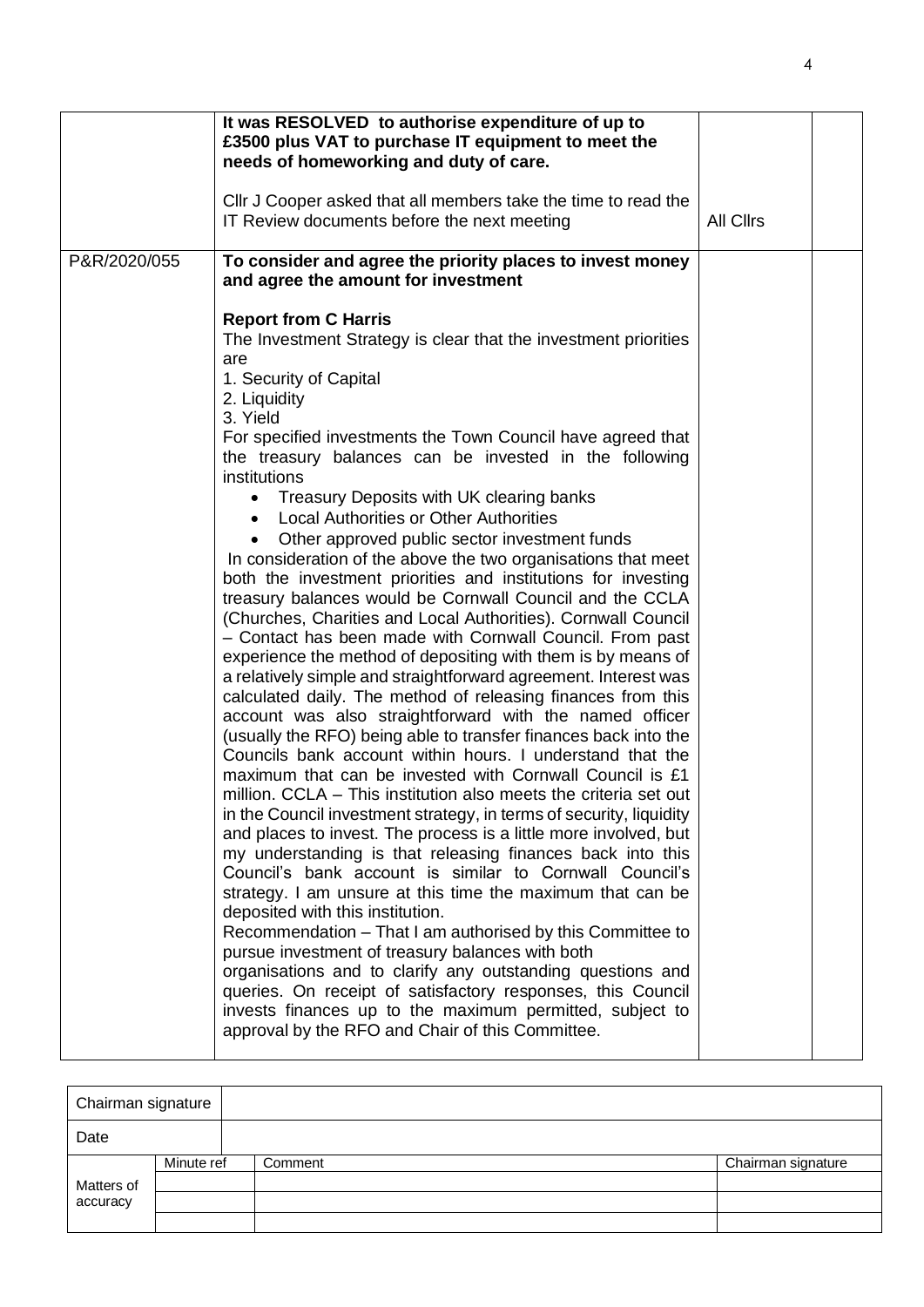| P&R/2020/056 | He has also noted the request to look at using a local High<br>Street Bank i.e. Lloyds in the Town, also fits the criteria<br>providing it is in an easy access deposit account.<br>It was RESOLVED the report be adopted<br>To consider and agree development plan budget                                                                                                                                                                                                                         |                                                                |  |
|--------------|----------------------------------------------------------------------------------------------------------------------------------------------------------------------------------------------------------------------------------------------------------------------------------------------------------------------------------------------------------------------------------------------------------------------------------------------------------------------------------------------------|----------------------------------------------------------------|--|
|              | proposals, Committee chairs are requested to identify<br>any projects both completed or on a rolling project plan<br>including time scales.                                                                                                                                                                                                                                                                                                                                                        |                                                                |  |
|              | C Harris – Report provided - The reserves allocated to this<br>Committee are principally non-capital items. Having had<br>communication from the chairman, the election costs<br>(£12,500) should remain in this sinking fund given we will be<br>in an election year in 21-22, as should the land registration<br>(£5,000). The Coldharbour legal fees (£2,000) together with<br>the Staffing Review (£10,000) are both complete and the<br>finances re-assigned within general reserves.         |                                                                |  |
|              | CIIr J Cooper proposed we add in a budget line for the review<br>of the leases held at solicitors and the council premises along<br>with land registry work. After discussion with the Clerk it was<br>suggested that figure of £5000 was allocated.                                                                                                                                                                                                                                               |                                                                |  |
|              | Cllr Bassett – previously offered to look at and identify the<br>unregistered land registry parcels. Richard has sent her a<br>map and she has started but could do with assistance of<br>someone who knows the area well. Cllr P Cooper and Cllr M<br>Barbery offered to assist.                                                                                                                                                                                                                  | <b>Cllrs</b><br>Bassett,<br>P<br>Cooper<br>&<br><b>Barbery</b> |  |
|              | The budget for election costs was discussed, C Harris<br>advised that CC would split the costs if they have a councillor<br>in each ward, £15,000 was agreed.                                                                                                                                                                                                                                                                                                                                      |                                                                |  |
|              | It was RESOLVED to accept these recommendations                                                                                                                                                                                                                                                                                                                                                                                                                                                    |                                                                |  |
| P&R/2020/057 | To consider and agree budget planning required for 21-<br>22 and beyond budget setting for the projected three-<br>year period                                                                                                                                                                                                                                                                                                                                                                     |                                                                |  |
|              | C Harris - As per his report - This will be a major agenda<br>item for the December meeting of this Committee. Having<br>disposed of the allocated reserves this month as part of the<br>AGAR responses, next month we will be reviewing the<br>Council revenue budget applicable to this Committee that<br>contains the major expenditure. For this Committee, apart<br>from many revenue income and expenditure streams it will<br>include the salary budget. We will be following best practice |                                                                |  |

| Chairman signature |            |         |                    |
|--------------------|------------|---------|--------------------|
| Date               |            |         |                    |
|                    | Minute ref | Comment | Chairman signature |
| Matters of         |            |         |                    |
| accuracy           |            |         |                    |
|                    |            |         |                    |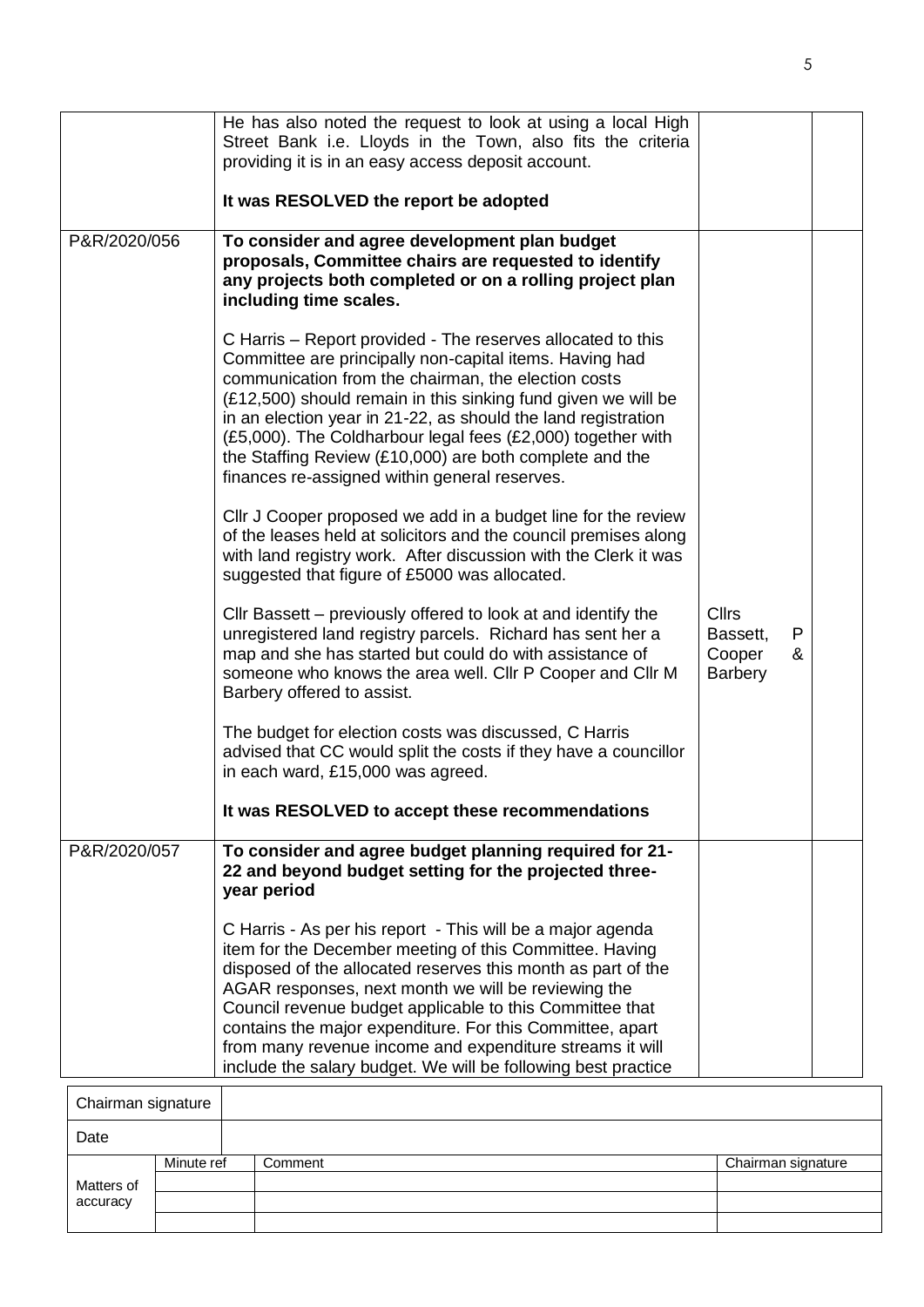|              | and reviewing hiring and letting charges as a re-cursor to a<br>lettings policy being introduced. As a reminder this process<br>will be replicated at the other 2 principal Standing<br>Committees.<br>The committee Noted this information                                                                                                                                                                                                                                                                                                                                                                                                                                                                                                                                                                                                                                                                                                                                                                                                                                                                                                                                       |  |
|--------------|-----------------------------------------------------------------------------------------------------------------------------------------------------------------------------------------------------------------------------------------------------------------------------------------------------------------------------------------------------------------------------------------------------------------------------------------------------------------------------------------------------------------------------------------------------------------------------------------------------------------------------------------------------------------------------------------------------------------------------------------------------------------------------------------------------------------------------------------------------------------------------------------------------------------------------------------------------------------------------------------------------------------------------------------------------------------------------------------------------------------------------------------------------------------------------------|--|
| P&R/2020/058 | To consider and agree a new purchasing system and<br>arrangements to be implemented by December 2020.<br>C Harris – as per report - The draft procurement and<br>purchasing strategy (as circulated) will introduce robust,<br>transparent and efficient procedures for this Council. It will<br>eliminate waste and make the system more auditable and<br>prevent goods or services being procured where it was<br>difficult to identify who purchased it along with issues with<br>prices, delivery and speculative invoices. I am anticipating the<br>circulated papers will explain the process but I am at hand to<br>answer any questions. Should the Committee approve the<br>strategy we will discuss this further at the finance team<br>meeting on Thursday to put the operational perspective on<br>the process.<br>Only 4 people will be able to requisition items:<br><b>Town Clerk</b><br><b>RFO</b><br><b>Estates Manager</b><br><b>Community Services Manager</b><br>A resolution at committee is an instruction to an officer to<br>place the order, they must then follow the process through.<br>They will send the requisition electronically to the accounts |  |
|              | dept, assuming there is no issues that will then be translated<br>into a purchase order, this will then be added to the system,<br>the system will calculate this as a commitment in the<br>management accounts. The purchase order will be sent to<br>the supplier, the supplier will have to acknowledge it, without<br>this acknowledgement it is not a contract. The requisitioner<br>will check off the delivery note and keep it until the invoice is<br>received, they will check the invoice against what has been<br>delivered and not till then will it go to the accounts payable<br>department to be paid. If there is no purchase order on the<br>invoice it will not be paid.<br>The exceptions are DD and BACS.<br>Debit card should only be used where it is impossible to use a<br>purchase order e.g. online purchases. Financial regulations<br>should be strictly adhered to and it will be monitored by the                                                                                                                                                                                                                                                  |  |

| Chairman signature |            |         |                    |
|--------------------|------------|---------|--------------------|
| Date               |            |         |                    |
|                    | Minute ref | Comment | Chairman signature |
| Matters of         |            |         |                    |
| accuracy           |            |         |                    |
|                    |            |         |                    |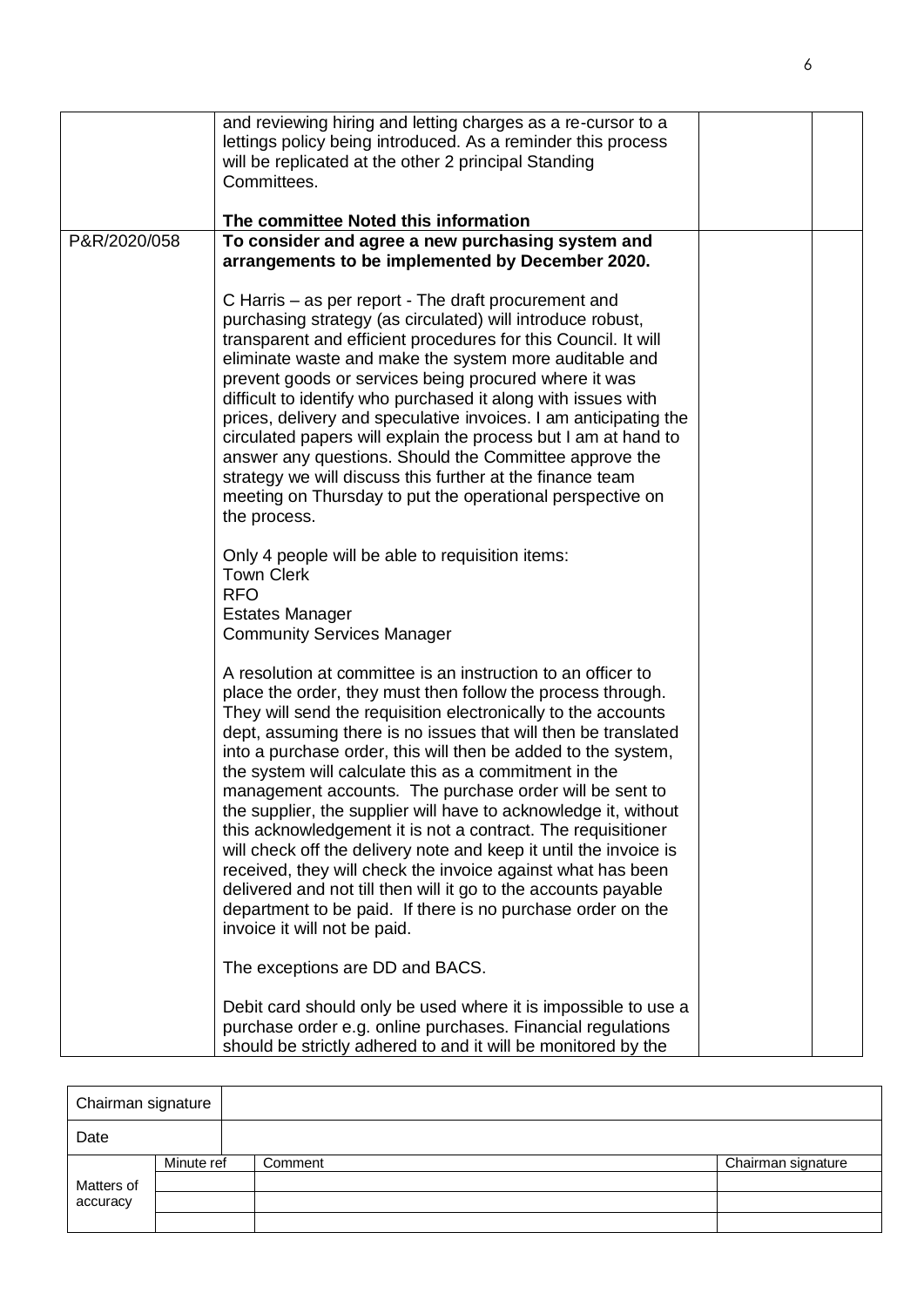|                    | council internal control scrutiny process, which is a new<br>process that is being put in, and the auditors.                                                                                                                                                                |              |  |
|--------------------|-----------------------------------------------------------------------------------------------------------------------------------------------------------------------------------------------------------------------------------------------------------------------------|--------------|--|
|                    | Petty Cash – this should only used for petty purposes.                                                                                                                                                                                                                      |              |  |
|                    | Minute number can be recorded by the Officer on purchase<br>order if committee have agreed a purchase.                                                                                                                                                                      |              |  |
|                    | When managers are on leave / sick etc authority can be given<br>to deputy in the department will assume authority and follow<br>the processes laid down, for larger purchases over £1000 the<br>Town Clerk or RFO should have sight of the requestion order.                |              |  |
|                    | Cllr Kerridge asked that when looking at the petty cash side<br>the detail is checked, such as users i.e. the museum to<br>ensure that anything introduced is suitable for all current<br>users.                                                                            |              |  |
|                    | It was RESOLVED to accept these recommendations<br>subject to discussions with the Accounts department<br>taking place tomorrow                                                                                                                                             |              |  |
| P&R/2020/059       | To consider and agree payment schedules for October<br>2020                                                                                                                                                                                                                 |              |  |
|                    | The cost of safety boots was debated and it was mentioned<br>this is a recurring query. Fuel charges were questioned.                                                                                                                                                       |              |  |
|                    | It was discussed that monitoring systems need reviewing or<br>putting in place if not there.                                                                                                                                                                                |              |  |
|                    | Cllr P Cooper asked if The Clerk could ask Estates Manager<br>to look at the tracking systems on each vehicle over the last 2<br>months against the fuel that's being used.                                                                                                 | <b>Clerk</b> |  |
|                    | Cllr P Cooper mentioned photocopiers, and the use of ID<br>cards to release copying and track usage. He also wondered<br>if we needed 3 copiers, one in main office, one in TIC and<br>one in Museum, and perhaps that should be reviewed as to<br>the need.                |              |  |
|                    | It RESOLVED to accept the October 2020 payment<br>schedule                                                                                                                                                                                                                  |              |  |
|                    | It was RESOLVED that there be a purchasing moratorium<br>for one month on the Estates Department, other than<br>essentials. Any purchase required will need to go<br>through The Town Clerks purchase order book so that<br>we can have a root and branch audit of what the | <b>Clerk</b> |  |
| Chairman signature |                                                                                                                                                                                                                                                                             |              |  |

| Chairman signature |            |         |                    |
|--------------------|------------|---------|--------------------|
| Date               |            |         |                    |
|                    | Minute ref | Comment | Chairman signature |
| Matters of         |            |         |                    |
| accuracy           |            |         |                    |
|                    |            |         |                    |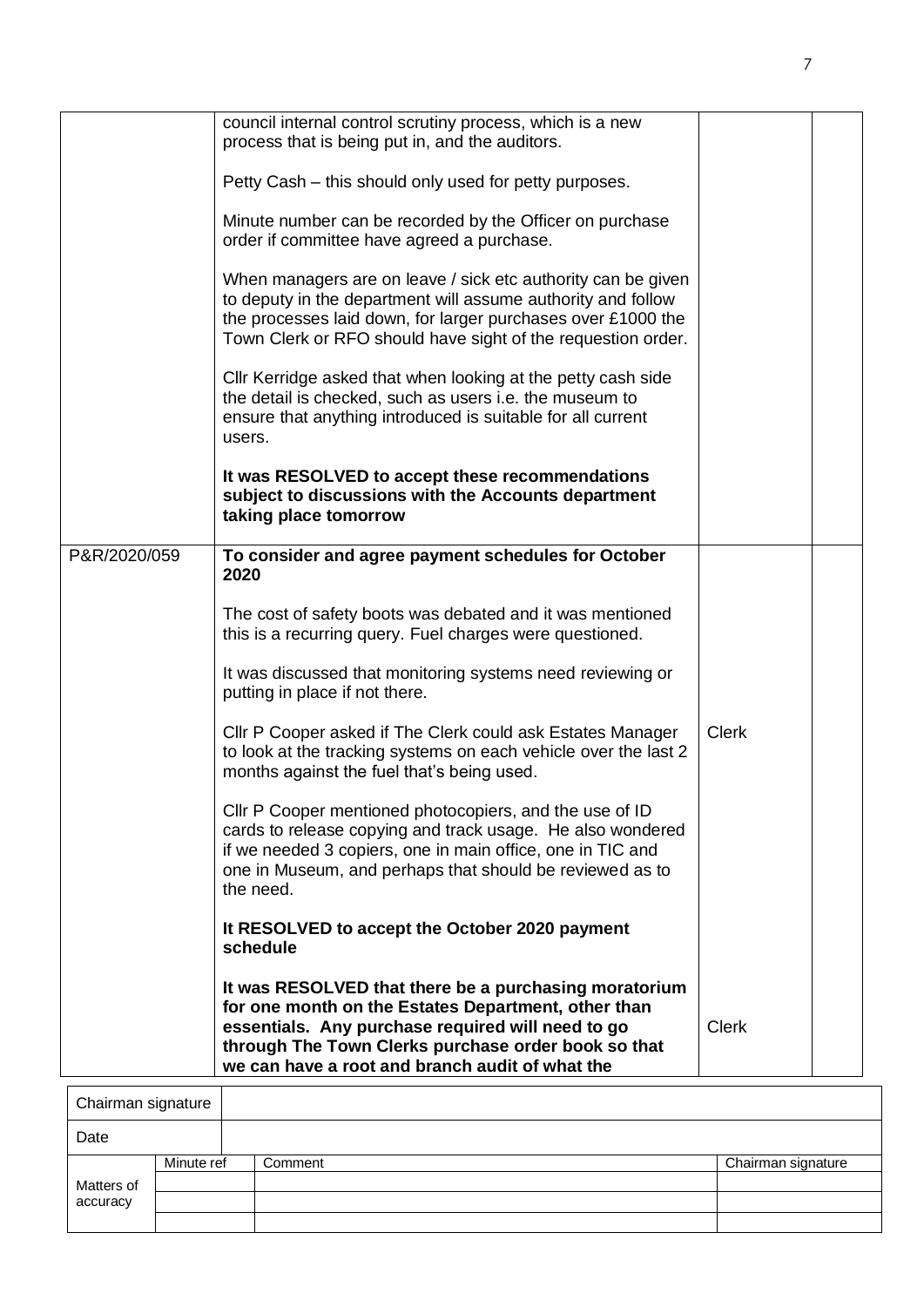|              | organisation is consuming, to give a fresh start using the<br>Sage lines to fully inform the members on how the public<br>purse is being spent.                                                                                                                                                                                                                                                                                                                                                                                                                                                                                                                                                                                                                                                                                                                                                                                  |  |
|--------------|----------------------------------------------------------------------------------------------------------------------------------------------------------------------------------------------------------------------------------------------------------------------------------------------------------------------------------------------------------------------------------------------------------------------------------------------------------------------------------------------------------------------------------------------------------------------------------------------------------------------------------------------------------------------------------------------------------------------------------------------------------------------------------------------------------------------------------------------------------------------------------------------------------------------------------|--|
| P&R/2020/060 | To consider and agree the COVID 19 implications on<br>Bodmin Town Council in terms of home working and<br>service provision during periods of lockdown.<br>Clerk has prepared a letter to all staff working from home -<br>self assessment of their work station at home.<br>Clerk – feels TIC is an essential service, there are some<br>residents in Bodmin who might not have access to services or<br>the internet, or need assistance / information. For this reason<br>he feels it should remain open. Money has been spent on<br>PPE including shields, screens, sanitising stations etc.<br>Cllr Henderson agreed strongly and also felt that as the face<br>of BTC, being the reception as well as TIC, what message<br>does that give to residents who need support if closed.<br>CIIr Phillips agreed that in line with Government guidelines<br>there appeared to be no reason why the Centre should<br>remain shut. |  |
|              | CIIr J Cooper reiterated the guidelines of "work from home if<br>you can", but as a customer facing function you cannot face<br>customers from home, so logic would dictate you would have<br>to go into a COVID secure environment to work best you can.<br>It is the responsibility of all employees to do a dynamic risk<br>assessment on themselves and raise any issues to their line<br>manager to be addressed<br>CIIr J Cooper bought to committees' attention that staff could<br>fill in a P87 HMRC form to claim tax relief for working at                                                                                                                                                                                                                                                                                                                                                                            |  |
|              | home.<br>It was RESOLVED that the committee support the Acting<br>Town Clerk in his decisions to open the TIC from Monday<br>and receive responses from all home working individuals<br>in respect of the letter being sent out.                                                                                                                                                                                                                                                                                                                                                                                                                                                                                                                                                                                                                                                                                                 |  |
| P&R/2020/061 | To consider a training matrix:<br>•Needs<br>•Compliance<br>•Course availability                                                                                                                                                                                                                                                                                                                                                                                                                                                                                                                                                                                                                                                                                                                                                                                                                                                  |  |

| Chairman signature |            |         |                    |
|--------------------|------------|---------|--------------------|
| Date               |            |         |                    |
|                    | Minute ref | Comment | Chairman signature |
| Matters of         |            |         |                    |
| accuracy           |            |         |                    |
|                    |            |         |                    |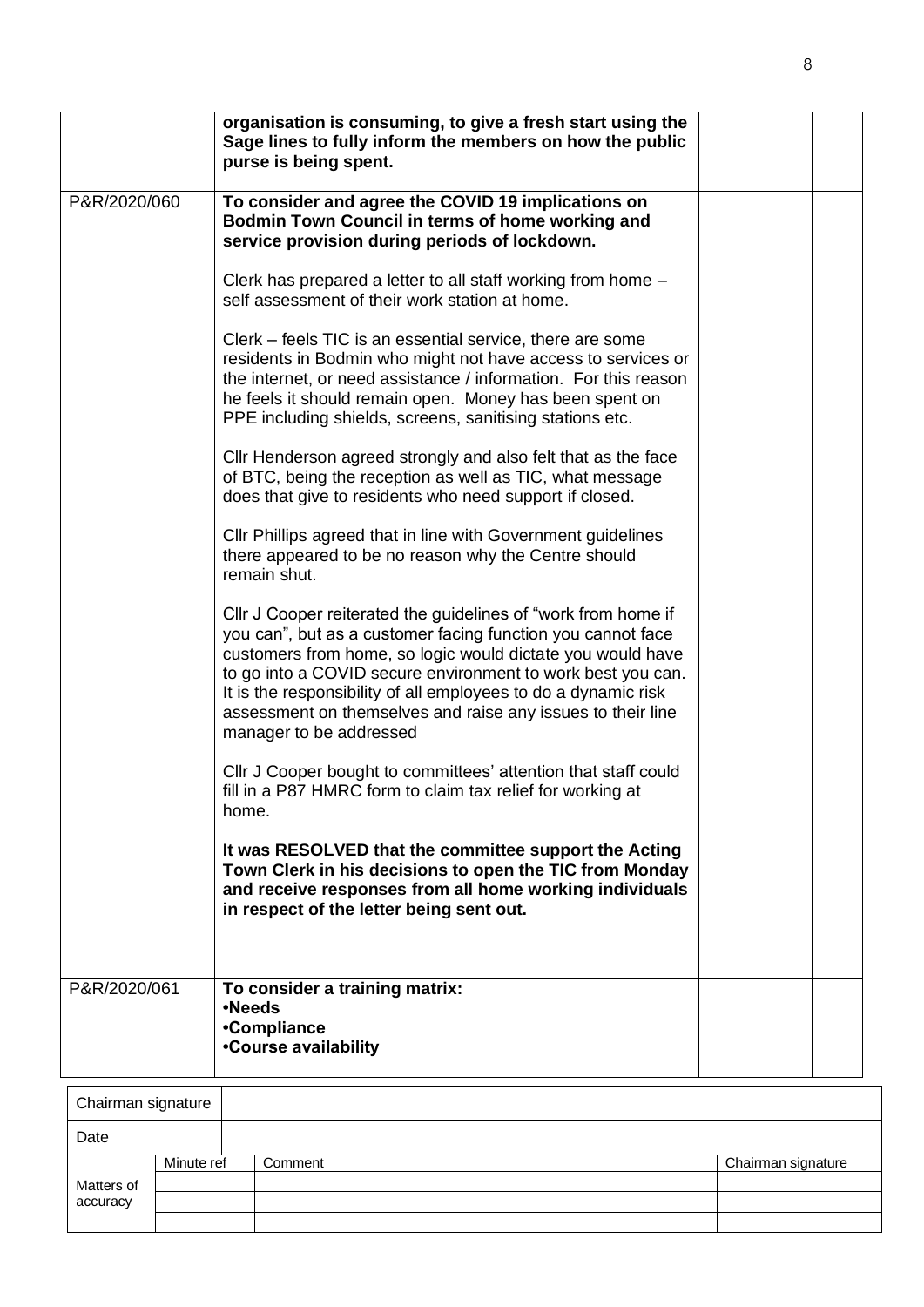|              | Clerk - explained we need to look at the needs of the training<br>matrix across the board, particularly related to estates, and<br>not meeting compliance because we don't know the needs,<br>and the course availability to meet that compliance. Cannot<br>wait for the electronic system to be introduced, needs to be<br>sorted now.<br>At last committee meeting it was agreed that total figure of<br>£13,500 was available when discussing the work wallet<br>system.<br>Cllr J Cooper pointed out that the Estates Manager was<br>asked to look at this and bring it back to the next estates<br>committee meeting, so he should be given time to do that.<br>Cllr Ahern recalled from the previous meeting that Richard<br>had work schedules and confirmed staff were up to date with<br>their training.<br>The Clerk – system must be able to monitor health and safety<br>and be compatible with the accounting systems and work for<br>all of our needs. He would like to see by the next P&R or<br>Estates meeting a demonstration of the preferred software.<br>It was RESOLVED to ask Officers to provide a full<br>demonstration of the capacity and capability of Work<br>Wallet operating system at Full Council meeting 26<br><b>November</b> | Clerk / EM |  |
|--------------|-------------------------------------------------------------------------------------------------------------------------------------------------------------------------------------------------------------------------------------------------------------------------------------------------------------------------------------------------------------------------------------------------------------------------------------------------------------------------------------------------------------------------------------------------------------------------------------------------------------------------------------------------------------------------------------------------------------------------------------------------------------------------------------------------------------------------------------------------------------------------------------------------------------------------------------------------------------------------------------------------------------------------------------------------------------------------------------------------------------------------------------------------------------------------------------------------------------------------------------------------------------------|------------|--|
| P&R/2020/062 | To consider and agree a Health and Safety Staff Panel                                                                                                                                                                                                                                                                                                                                                                                                                                                                                                                                                                                                                                                                                                                                                                                                                                                                                                                                                                                                                                                                                                                                                                                                             |            |  |
|              | C Harris – this is to complement the Health and Safety<br>Committee does not replace it. Detailed report provided to<br>the committee. His recommendation was a panel consisting<br>of:<br>3 members of management (TC (Chair), and 2 others)<br>1 health & safety specialist (TUC recommend this should be<br>an internal appointment)<br>2 union reps from recognized trade unions (1 at least should<br>be a safety rep trained by the union)<br>2 lay members of staff<br>1 council member with H&S knowledge                                                                                                                                                                                                                                                                                                                                                                                                                                                                                                                                                                                                                                                                                                                                                 |            |  |
|              | To support the arrangement the following should be put in<br>place:<br>The LCAS guidance (as circulated) shall be the principal<br>guidance document<br>The panel can consult either or all of the following<br>organisations to which we are members                                                                                                                                                                                                                                                                                                                                                                                                                                                                                                                                                                                                                                                                                                                                                                                                                                                                                                                                                                                                             |            |  |

| Chairman signature |            |         |                    |
|--------------------|------------|---------|--------------------|
| Date               |            |         |                    |
|                    | Minute ref | Comment | Chairman signature |
| Matters of         |            |         |                    |
| accuracy           |            |         |                    |
|                    |            |         |                    |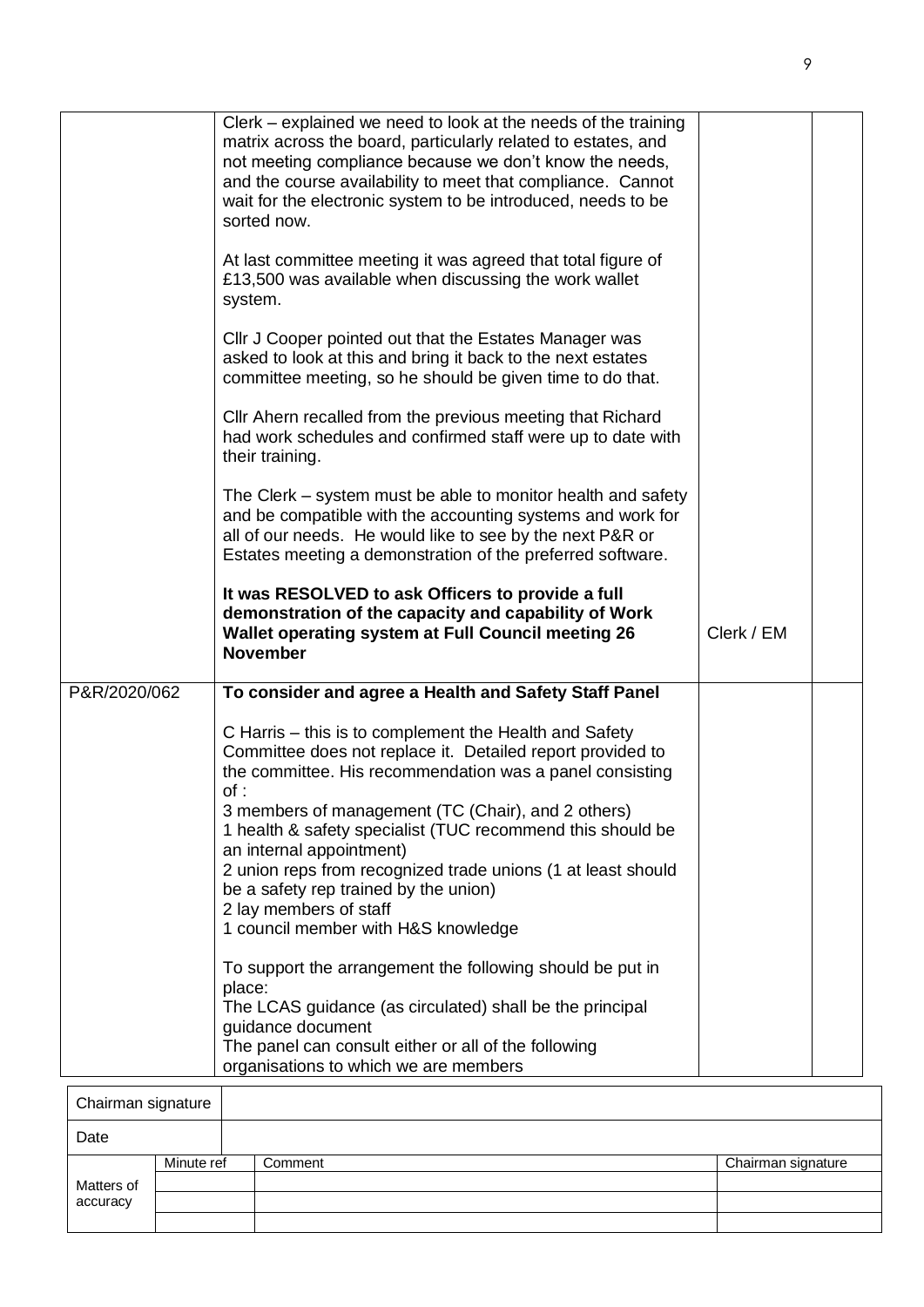|                    | Ellis Witham H&S department advisors<br>$\bullet$                                                                      |                    |  |
|--------------------|------------------------------------------------------------------------------------------------------------------------|--------------------|--|
|                    | Zurich Insurance LCAS advisors                                                                                         |                    |  |
|                    | Additionally TU reps can consult their own TU H&S reps                                                                 |                    |  |
|                    |                                                                                                                        |                    |  |
|                    | Training:                                                                                                              |                    |  |
|                    | Trade Union – we should encourage TU members to undergo                                                                |                    |  |
|                    | safety rep training                                                                                                    |                    |  |
|                    | Health & Safety Officer – to achieve industry standard quals<br>to become the H&S specialist (if not already in place) |                    |  |
|                    | Staff - we should work with CC who operate mandatory                                                                   |                    |  |
|                    | training for all staff, one of which is H&S. (online)                                                                  |                    |  |
|                    |                                                                                                                        |                    |  |
|                    | If approved by the committee C Harris can write in                                                                     |                    |  |
|                    | consultation with union information TORs for the Panel.                                                                |                    |  |
|                    |                                                                                                                        |                    |  |
|                    | It RESOLVED agree that a Health and Safety Panel is                                                                    |                    |  |
|                    | introduced and C Harris produce TORs                                                                                   |                    |  |
|                    |                                                                                                                        |                    |  |
| PR/2020/063        | To consider and agree whether to continue with the                                                                     |                    |  |
|                    | Franking machine contract or to use the post office                                                                    |                    |  |
|                    | services for this purpose                                                                                              |                    |  |
|                    |                                                                                                                        |                    |  |
|                    | Clerk – has given notice that not required, not worth the                                                              |                    |  |
|                    | money we spend out with a post office down the road, can                                                               |                    |  |
|                    | purchase stamps.                                                                                                       |                    |  |
|                    | Cllr Henderson agreed that stamps were sufficient.                                                                     |                    |  |
|                    |                                                                                                                        |                    |  |
|                    | Cllr Brown thought franking machines were very useful, he                                                              |                    |  |
|                    | has one which he pays about £10 per month and Cllr Bassett                                                             |                    |  |
|                    | mentioned that the franked cost is a lot less than buying                                                              |                    |  |
|                    | stamps.                                                                                                                |                    |  |
|                    |                                                                                                                        |                    |  |
|                    | It was RESOLVED to explore the use of stamps for a                                                                     |                    |  |
|                    | period of six months to gauge whether it has been a                                                                    | Clerk / TIC        |  |
|                    | success.                                                                                                               |                    |  |
|                    |                                                                                                                        |                    |  |
| PR/2020/064        | To consider and agree the future of Poorsfield                                                                         |                    |  |
|                    | The Chair clarified that this land is not owned by the Council                                                         |                    |  |
|                    | and this agenda item was to do with any outstanding monies                                                             |                    |  |
|                    | the council may owe for rent.                                                                                          |                    |  |
|                    |                                                                                                                        |                    |  |
|                    | Cllr Henderson on behalf of BRIN thinks it was from March                                                              |                    |  |
|                    | last year to March this year, and then up to March 2021.                                                               |                    |  |
|                    |                                                                                                                        |                    |  |
|                    | It was suggested that members of BRIN invoice BTC                                                                      |                    |  |
|                    | Accounts department for these amounts and they will be able                                                            | <b>BRIN</b>        |  |
|                    | to check what payments have been made to BRIN.                                                                         | trustees           |  |
| Chairman signature |                                                                                                                        |                    |  |
|                    |                                                                                                                        |                    |  |
| Date               |                                                                                                                        |                    |  |
| Minute ref         | Comment                                                                                                                | Chairman signature |  |

Matters of accuracy